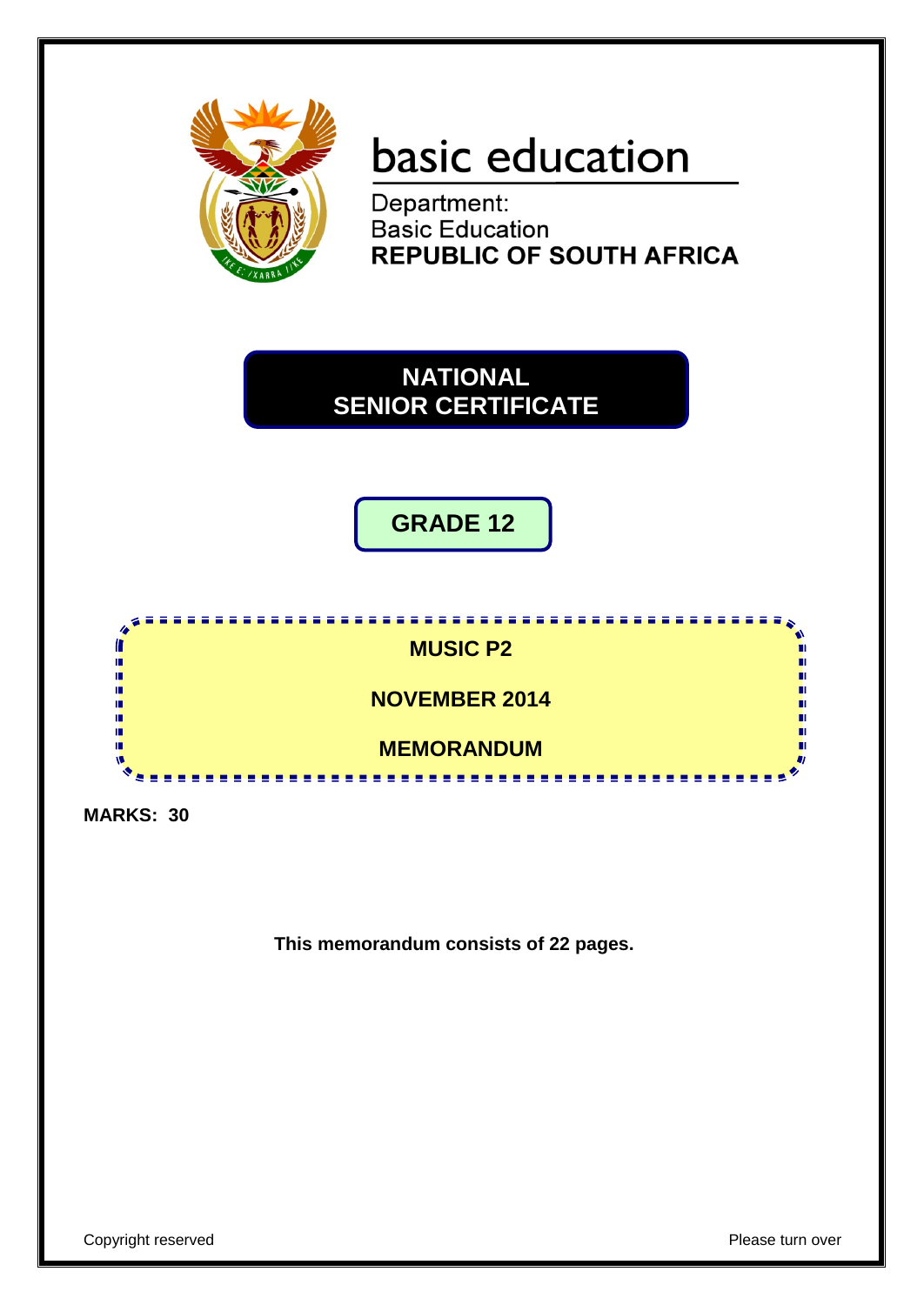## **INSTRUCTIONS AND INFORMATION**

1. This question paper consists of THREE sections:

> SECTION A (Aural) (10) SECTION B (Recognition) (12) SECTION C (Form) (8)

- 2. QUESTION 1, QUESTION 2, QUESTION 3 and QUESTION 7 are compulsory.
- 3. Answer QUESTION 4 (Western Art Music (WAM)) OR QUESTION 5 (JAZZ) OR QUESTION 6 (Indigenous African Music (IAM)).
- 4. Write all your answers on this question paper. Use a pencil for music notation and blue or black ink for the other answers.
- 5. This examination will be written while candidates are listening to a CD.
- 6. The music teacher of the centre must conduct the examination in the presence of the invigilator.
- 7. The last page of this question paper is manuscript paper intended for rough work. The candidate may remove this page.
- 8. Candidates may not have access to any musical instrument for the duration of the examination.
- 9. Write neatly and legibly.

## **INSTRUCTIONS TO THE PERSON OPERATING THE SOUND EQUIPMENT**

- 1. The instructions for the music teacher appear in frames.
- 2. Each musical extract (track) must be played the number of times specified on the question paper.
- 3. Allow adequate time between tracks to offer candidates time to think and write their answers before playing the next track.
- 4. The number of the track must be announced clearly each time before it is played.
- 5. If a school offers more than one stream (Western Art Music (WAM), JAZZ, Indigenous African Music (IAM)), the following guidelines must be followed:
	- Each stream must write the examination in a separate venue.
	- Each venue must be equipped with suitable sound equipment.
	- Each venue must have its own CD with musical extracts.
	- An invigilator must be present in each venue.
	- The tracks have to be played as follows:
		- WAM candidates: Tracks 1–24 and Tracks 38–42
		- JAZZ candidates: Tracks 1–13, Tracks 25–30 and Tracks 38–42
		- IAM candidates: Tracks 1–13 and Tracks 31–42
- 6. A battery-powered CD player must be available in case of a power failure.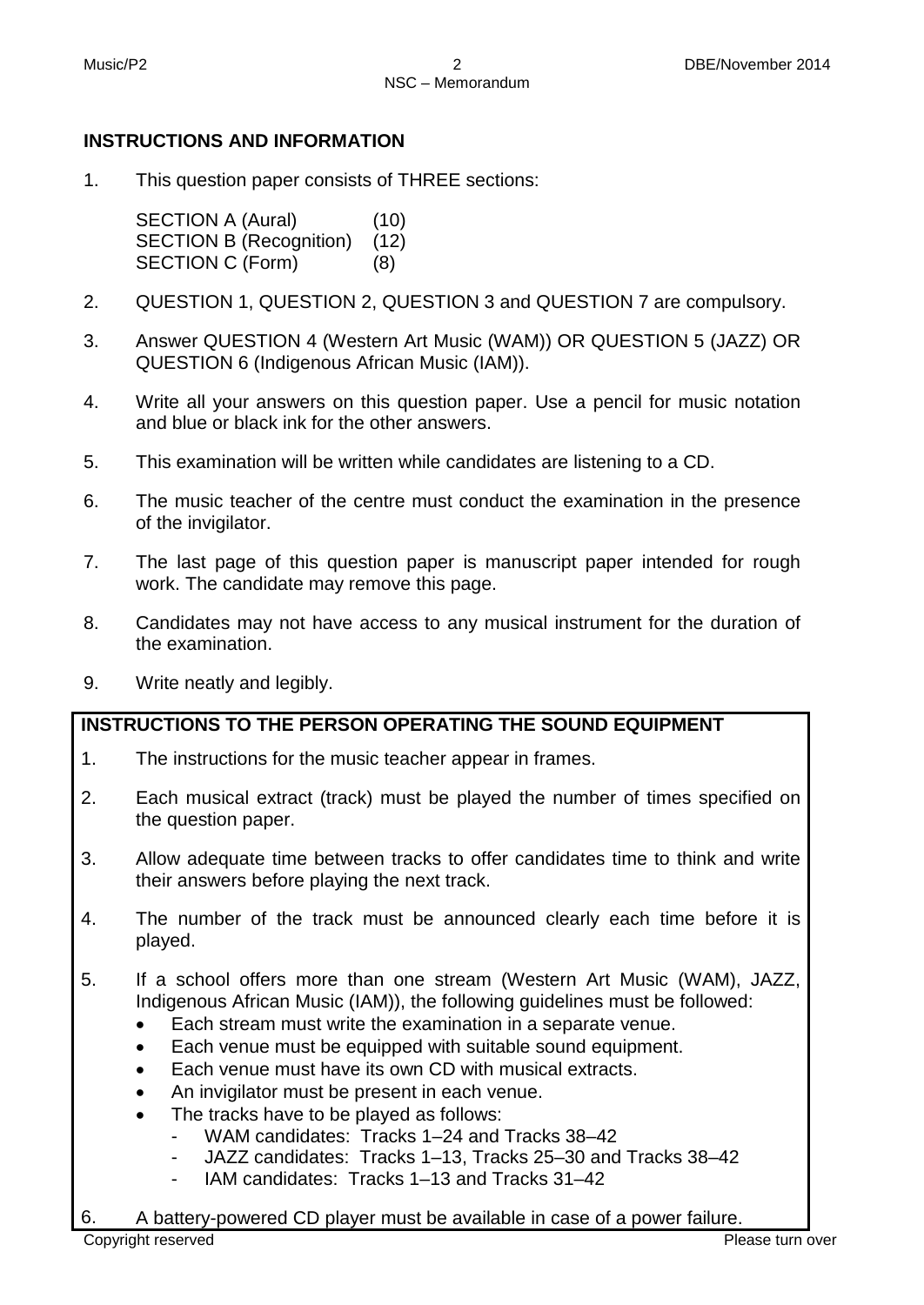## **MARKING GRID**

| <b>SECTION A: AURAL</b>        | <b>TOTAL</b> | <b>MARKER</b> | <b>MODERATOR</b> |
|--------------------------------|--------------|---------------|------------------|
| <b>QUESTION 1 (COMPULSORY)</b> | 4            |               |                  |
| <b>QUESTION 2 (COMPULSORY)</b> | 6            |               |                  |
| <b>SUBTOTAL</b>                | 10           |               |                  |

| <b>SECTION B: RECOGNITION</b>  | <b>TOTAL</b>   | <b>MARKER</b> | <b>MODERATOR</b> |
|--------------------------------|----------------|---------------|------------------|
| <b>QUESTION 3 (COMPULSORY)</b> | $\overline{4}$ |               |                  |
| <b>AND</b>                     |                |               |                  |
| QUESTION 4 (WAM)               | 8              |               |                  |
| <b>OR</b>                      |                |               |                  |
| <b>QUESTION 5 (JAZZ)</b>       | 8              |               |                  |
| <b>OR</b>                      |                |               |                  |
| QUESTION 6 (IAM)               | 8              |               |                  |
| <b>SUBTOTAL</b>                | 12             |               |                  |

| <b>SECTION C: FORM</b>  | <b>TOTAL</b> | <b>MARKER</b> | <b>MODERATOR</b> |
|-------------------------|--------------|---------------|------------------|
| QUESTION 7 (COMPULSORY) | 8            |               |                  |
| <b>SUBTOTAL</b>         | 8            |               |                  |

| <b>GRAND TOTAL</b> | 30 |  |  |
|--------------------|----|--|--|
|--------------------|----|--|--|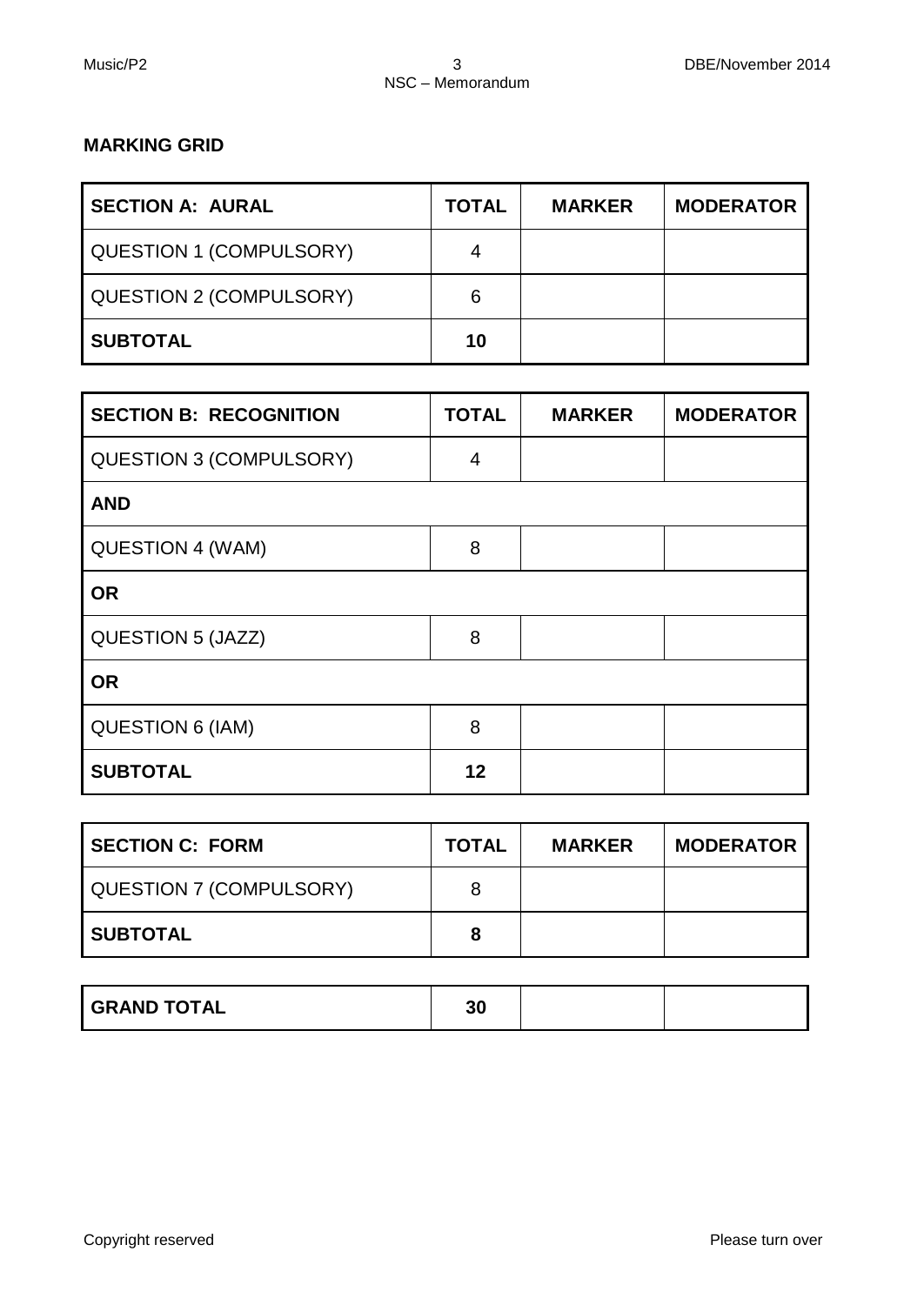*Note to marker: Candidates must be credited for any correct answers not given in the memorandum.*

## **SECTION A: AURAL**

## **QUESTION 1**

Play Track 1 FOUR times. Pause for 30 seconds after each repetition.

1.1 Listen to the melodic and rhythmic phrase. Notate the rhythm of the missing notes in bars 2–4 below.



Play Track 2 TWICE. Pause for 30 seconds in between.

1.2 Listen to the guitar motif which is played along with the piano part in this extract.

Choose the rhythmic pattern from the options below that best represents the guitar part. Make a cross (X) in the appropriate block.







Copyright reserved **Please turn over the Copyright reserved** Please turn over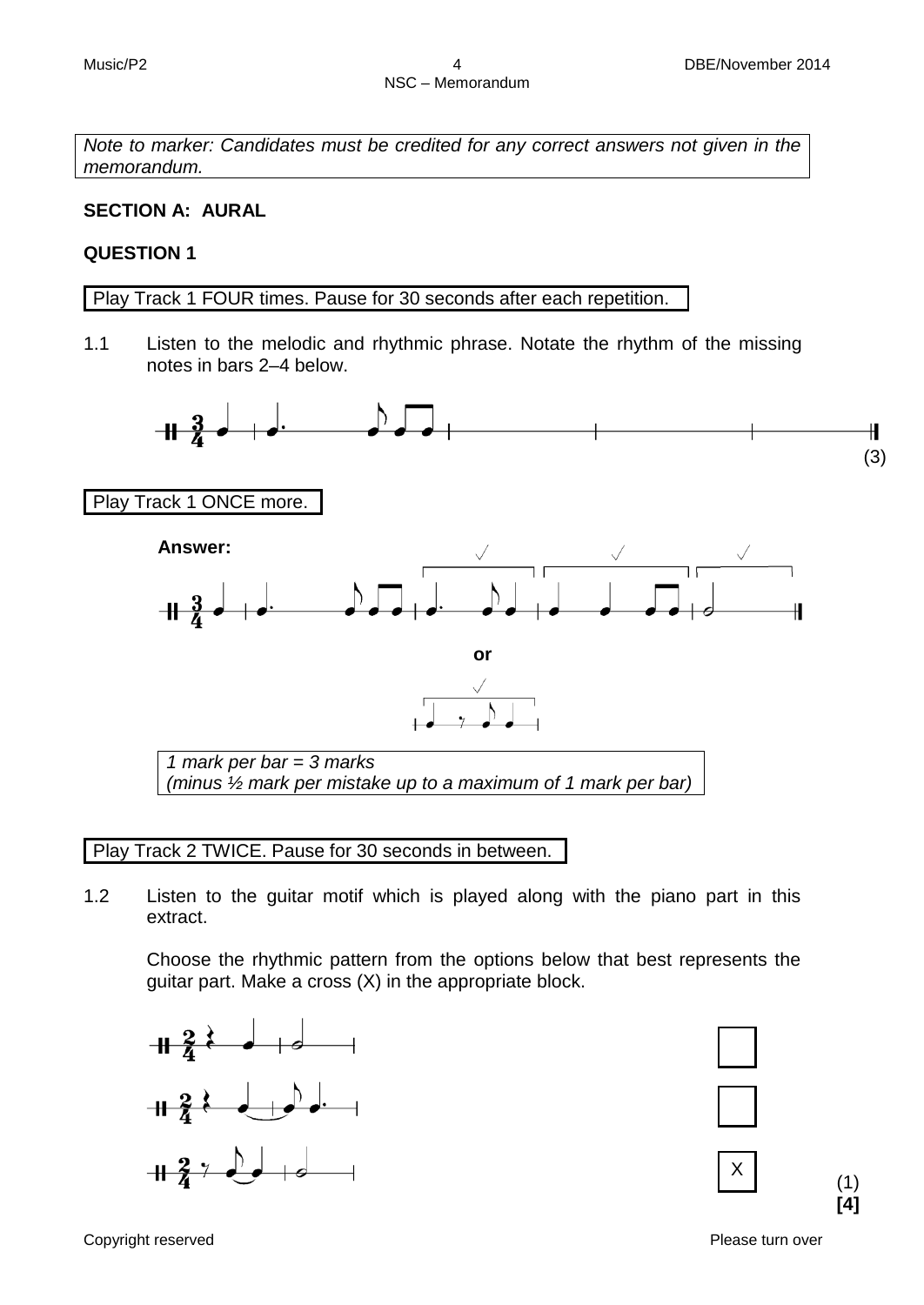## **QUESTION 2**

Play Track 3 ONCE to provide a general overview.

Listen to the extract from *Every Breath You Take* while you follow the vocal score. Answer the questions that follow.

## Every Breath You Take

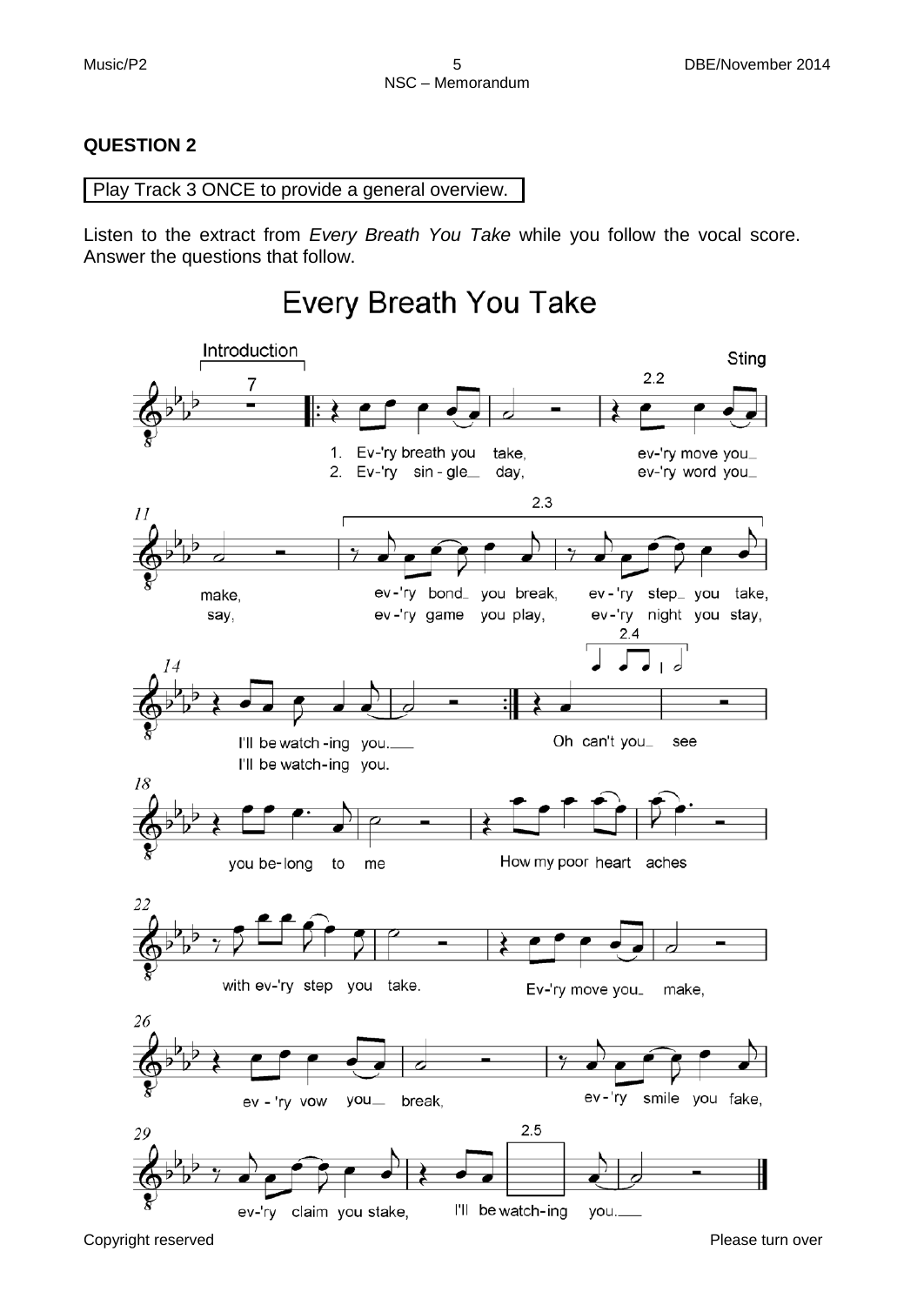#### Play Track 4 TWICE.

2.1 Which ONE of the following time signatures describes the beat of the introduction? Make a cross (X) in the appropriate block.

**Answer:**



$$
\begin{vmatrix} 4 \\ 4 \end{vmatrix} = 1
$$
 mark

(1)

## Play Track 5 TWICE.

2.2 Which non-chordal note has been omitted on the score at **2.2**? Make a cross (X) in the appropriate block.

#### **Answer:**

|                         | Passing note Auxtrary pote Anticipation Suspension |  |
|-------------------------|----------------------------------------------------|--|
| Auxiliary note = 1 mark |                                                    |  |
|                         |                                                    |  |

## Play Track 6 TWICE.

2.3 Name the rhythmic compositional technique used at **2.3**.

#### **Answer:**

- **Syncopation**
- (Rhythmic) repetition

*Any one = 1 mark Sequence = ½ mark* (1)

#### Play Track 7 FIVE times.

2.4 The notation of bars 16 and 17 has been omitted on the score at **2.4**. Fill in the missing pitches that correspond with the music that you hear. (The note values have been given.)

#### **Answer:**

See score below.

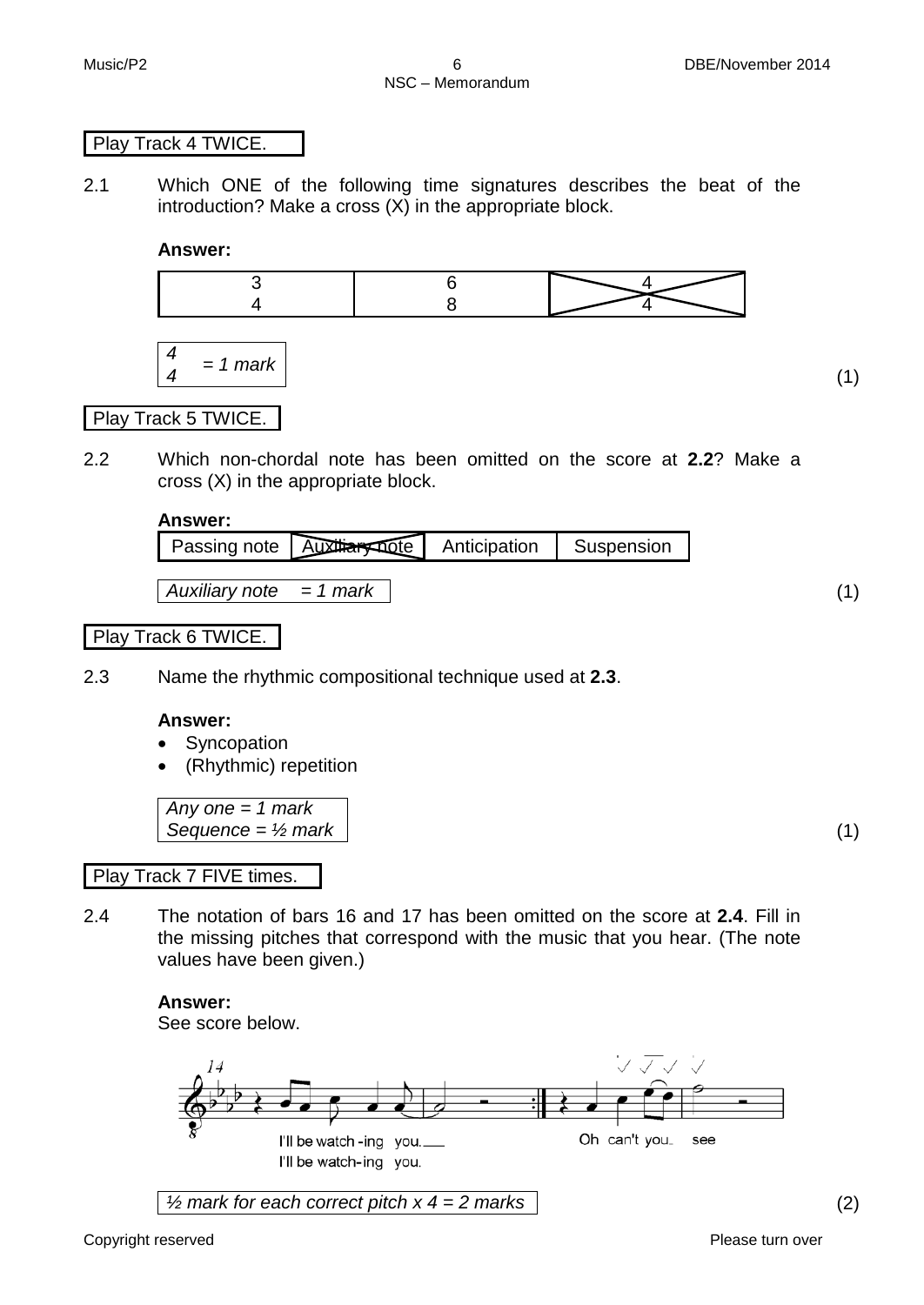## Play Track 8 TWICE.

2.5 Name the interval formed between the two missing notes at **2.5**.

**Answer:**

Major 3<sup>rd</sup>



**TOTAL SECTION A: 10**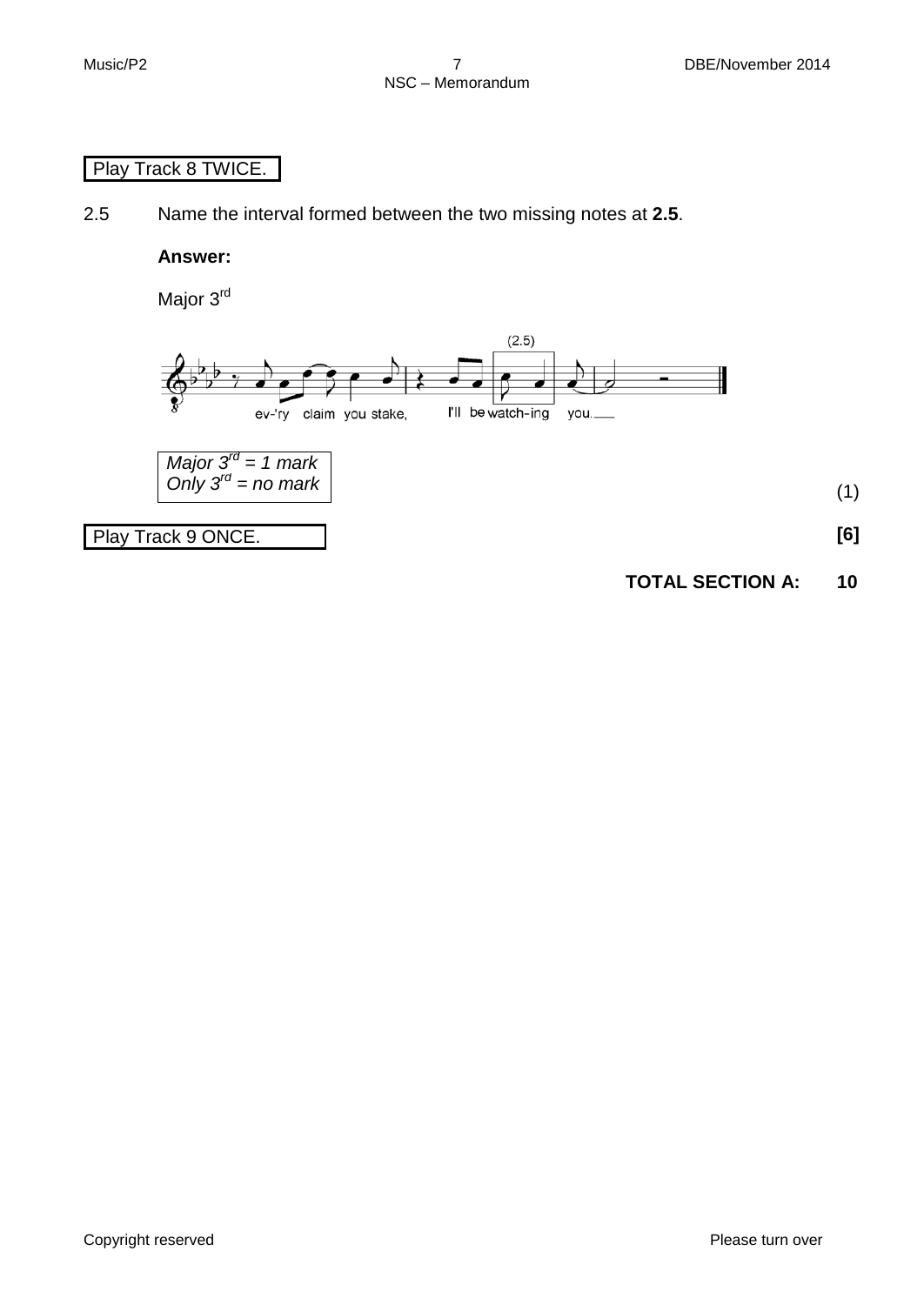## **SECTION B: RECOGNITION OF MUSIC CONCEPTS**

## **QUESTION 3: GENERAL LISTENING (COMPULSORY)**

Study the items in COLUMN A in QUESTION 3.1–3.4 for two minutes.

*Note to marker: if a candidate selected more than two items at a question, only the first two items must be marked.*

## Play Track 10 TWICE.

3.1 Mark TWO items in COLUMN A that relate to Track 10. Make a cross (X) in TWO appropriate blocks.

| <b>COLUMN A</b>   | <b>Track 10</b> |
|-------------------|-----------------|
| Major             | Χ               |
| Marimba           |                 |
| Call and response | X               |
| Pentatonic        |                 |
| Minor             |                 |
| Soprano           |                 |

*Any 2 = 2 marks* (2)

Play Track 11 TWICE.

3.2 Mark TWO items in COLUMN A that relate to Track 11. Make a cross (X) in TWO appropriate blocks.

| <b>COLUMN A</b>    | <b>Track 11</b> |
|--------------------|-----------------|
| <b>Baroque</b>     | X               |
| Homophonic texture |                 |
| Harpsichord        | X               |
| Polyphonic texture | x               |
| Harp               |                 |
| Classical          |                 |

*Any 2 = 2 marks* (2)

Play Track 12 TWICE.

3.3 Mark TWO items in COLUMN A that relate to Track 12. Make a cross (X) in TWO appropriate blocks.

| <b>COLUMN A</b>    | Track 12 |
|--------------------|----------|
| Syncopation        | x        |
| Xylophone          |          |
| Saxophone          | х        |
| South African jazz | x        |
| Improvisation      |          |
| Clarinet           |          |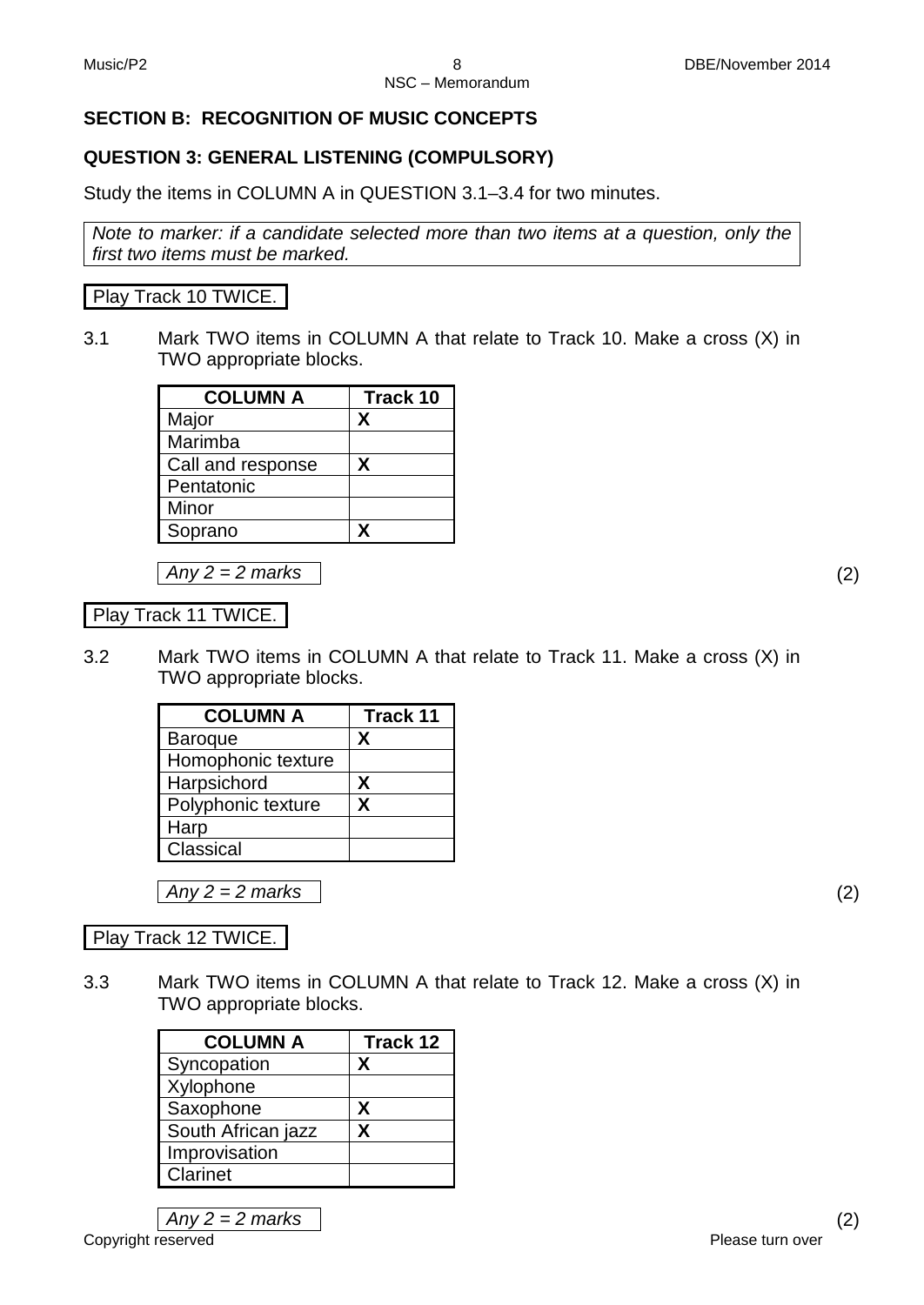## Play Track 13 TWICE.

3.4 Mark TWO items in COLUMN A that relate to Track 13. Make a cross (X) in TWO appropriate blocks.

| <b>COLUMN A</b>   | <b>Track 13</b> |
|-------------------|-----------------|
| A cappella        | x               |
| Polyphonic        |                 |
| Chromatic harmony | X               |
| Presto            |                 |
| Introduction      | X               |
| Call and response |                 |

*Any 2 = 2 marks* (2)  $(8 \div 2)$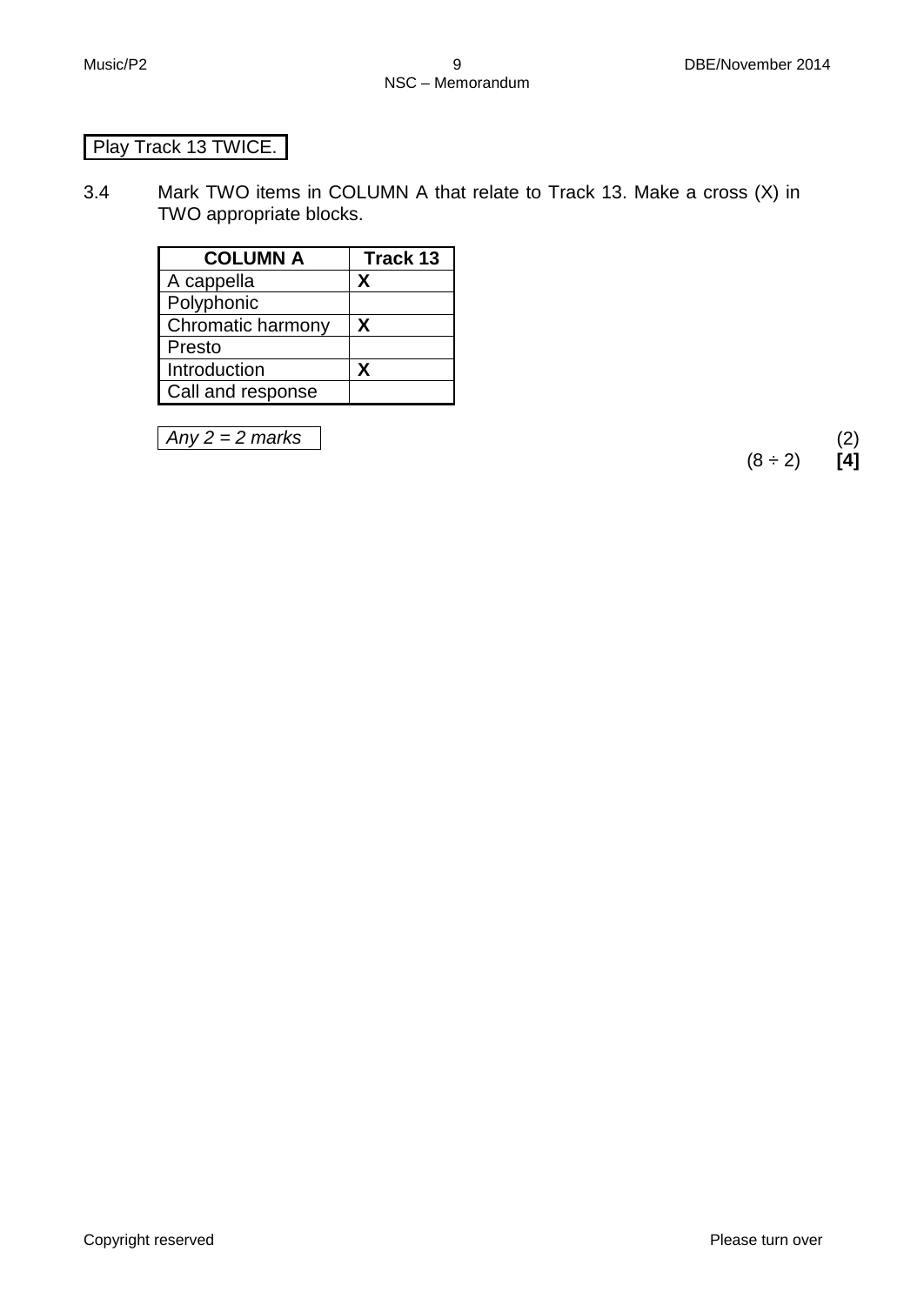## **Answer QUESTION 4 (WAM) OR QUESTION 5 (JAZZ) OR QUESTION 6 (IAM).**

#### **QUESTION 4: WAM**

4.1 Listen to the extracts and answer the questions that follow.

## Play Track 14 ONCE.

4.1.1 This extract comes from an opera. Which character sings it?

**Answer:**

Tamino

$$
Tamino = 1 mark
$$
 (1)

4.1.2 Name the voice type of this character.

**Answer:** Tenor

$$
Tenor = 1 mark
$$
 (1)

4.1.3 Choose a suitable tempo indication for this aria. Make a cross (X) in the appropriate block.



## Play Track 15 TWICE.

4.1.4 Which compositional technique is used between the wind section and soloist?

#### **Answer:**

- Imitation
- Repetition (octave lower)
- Soloist repeats the woodwind melody

$$
1 mark for any ONE correct answer = 1 mark
$$
\n
$$
(1)
$$

Play Track 16 TWICE.

4.1.5 Name the cadence at the end of this extract.

## **Answer:**

Perfect/Authentic (cadence)

*Perfect/Authentic (cadence) = 1 mark* (1)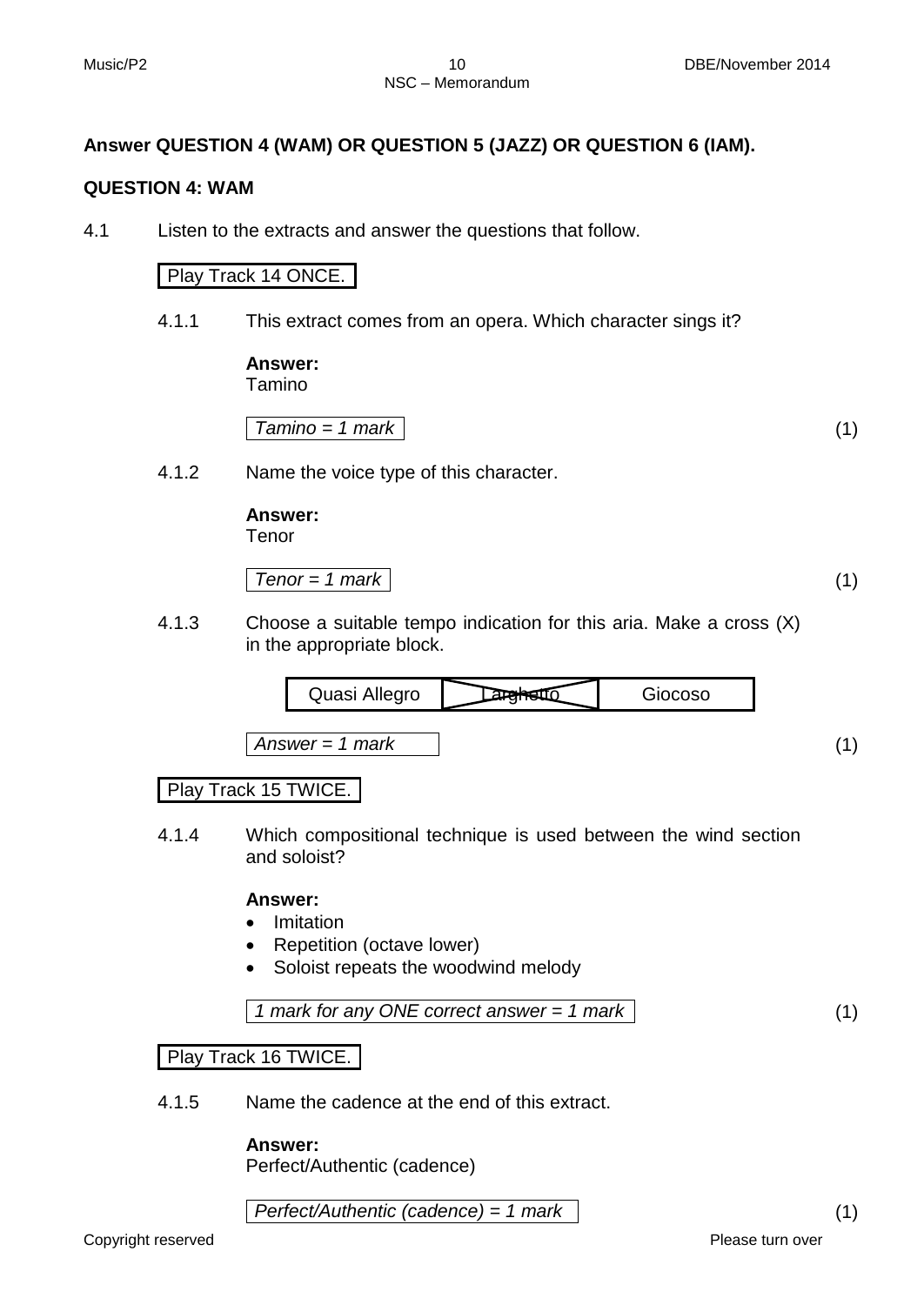4.2 Listen to the extracts and answer the questions that follow.

## Play Track 17 ONCE.

4.2.1 Identify the composer and name of this work.

## **Answer:**

Composer:

• Mozart

Name:

- *(The) Magic Flute/(Die) Zauberflöte* or
- *Overture to (The) Magic Flute/(Die) Zauberflöte*

| Mozart                     | $= 1$ mark |
|----------------------------|------------|
| Name                       | $= 1$ mark |
| Overture alone $=$ no mark |            |

## Play Track 18 TWICE.

4.2.2 Apart from the string section, which other section of the orchestra is most prominent in the opening chords of this extract?

## **Answer:**

- Brass (section)
- Woodwind (section)/Winds
- Percussion or Timpani

*Any one = 1 mark* (1)

## Play Track 19 TWICE.

- 4.2.3 Identify the texture in the extract. Choose the correct answer from the list below and circle the appropriate letter (A–D).
	- A Chordal and melodious
	- B Homophonic, becoming polyphonic
	- C Flourishing and improvisatory
	- D Polyphonic, becoming homophonic

#### **Answer:**

B homophonic becoming polyphonic

 $B = 1$  mark (1)

Play Track 20 TWICE.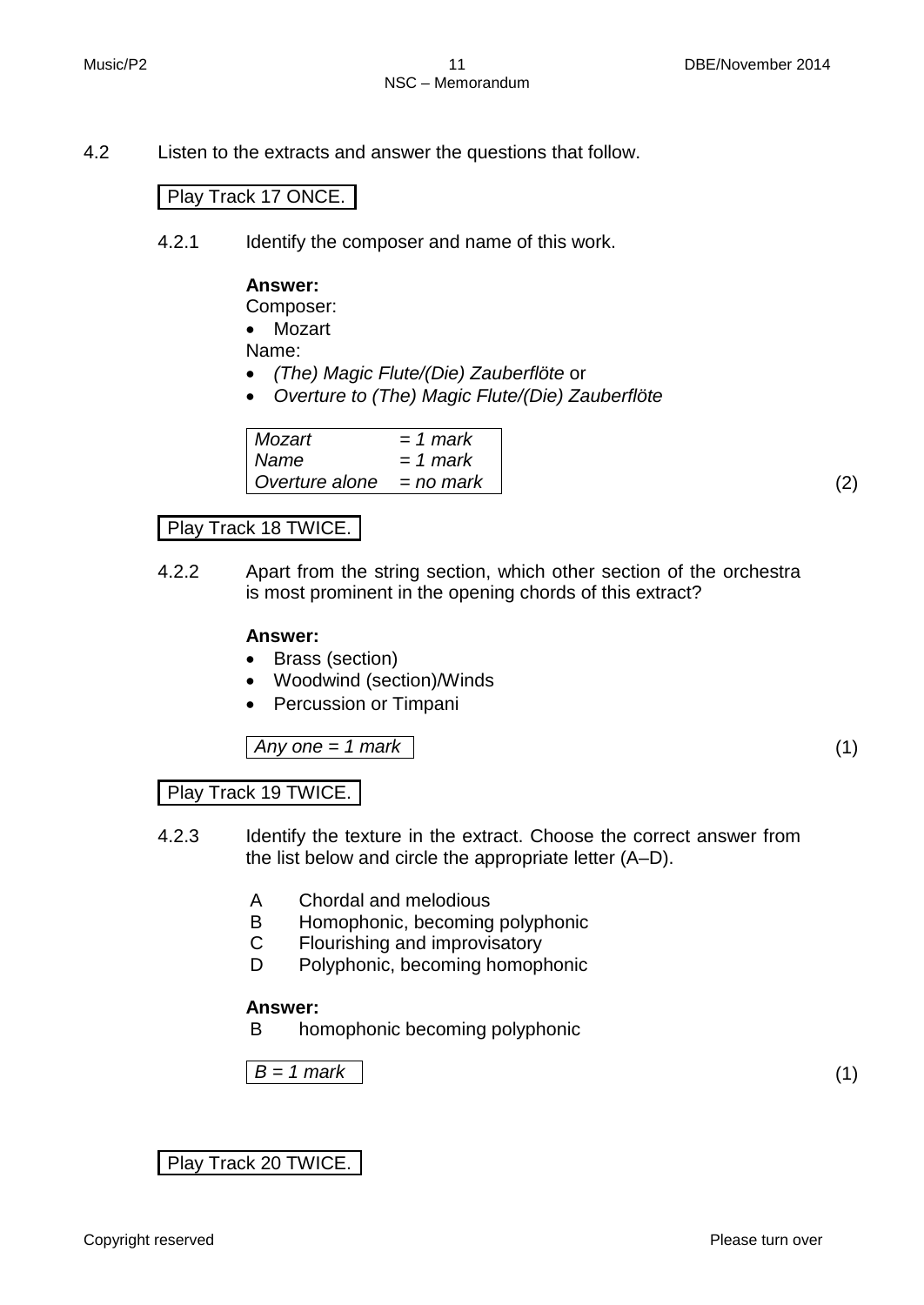|     | 4.2.4 | Which instrument plays the solo part?                                                                                         |     |
|-----|-------|-------------------------------------------------------------------------------------------------------------------------------|-----|
|     |       | <b>Answer:</b><br>Flute                                                                                                       |     |
|     |       | $Flute = 1 mark$                                                                                                              | (1) |
| 4.3 |       | Listen to the extracts and answer the questions that follow.                                                                  |     |
|     |       | Play Track 21 ONCE.                                                                                                           |     |
|     | 4.3.1 | Identify the style period.                                                                                                    |     |
|     |       | Answer:<br>Romantic                                                                                                           |     |
|     |       | Romantic = $1$ mark                                                                                                           | (1) |
|     | 4.3.2 | What is the tonality of this extract?                                                                                         |     |
|     |       | Answer:<br>(B) Minor                                                                                                          |     |
|     |       | $(B)$ Minor = 1 mark                                                                                                          | (1) |
|     |       | Play Track 22 ONCE.                                                                                                           |     |
|     | 4.3.3 | Describe the mood depicted in this extract.                                                                                   |     |
|     |       | Answer:<br>Powerful<br>$\bullet$<br><b>Dramatic</b><br>$\bullet$<br>Forceful<br>$\bullet$<br>Intense<br>$\bullet$<br>Agitated |     |
|     |       | Any ONE correct answer = $1$ mark                                                                                             |     |

*Any other correct answer will also be acceptable* (1)

## Play Track 23 ONCE.

4.3.4 What type of orchestra is playing in this extract?

## **Answer:**

- Standard Classical Orchestra
- Classical Orchestra
- Symphonic Orchestra
- Philharmonic Orchestra
- Romantic Orchestra
- Full Orchestra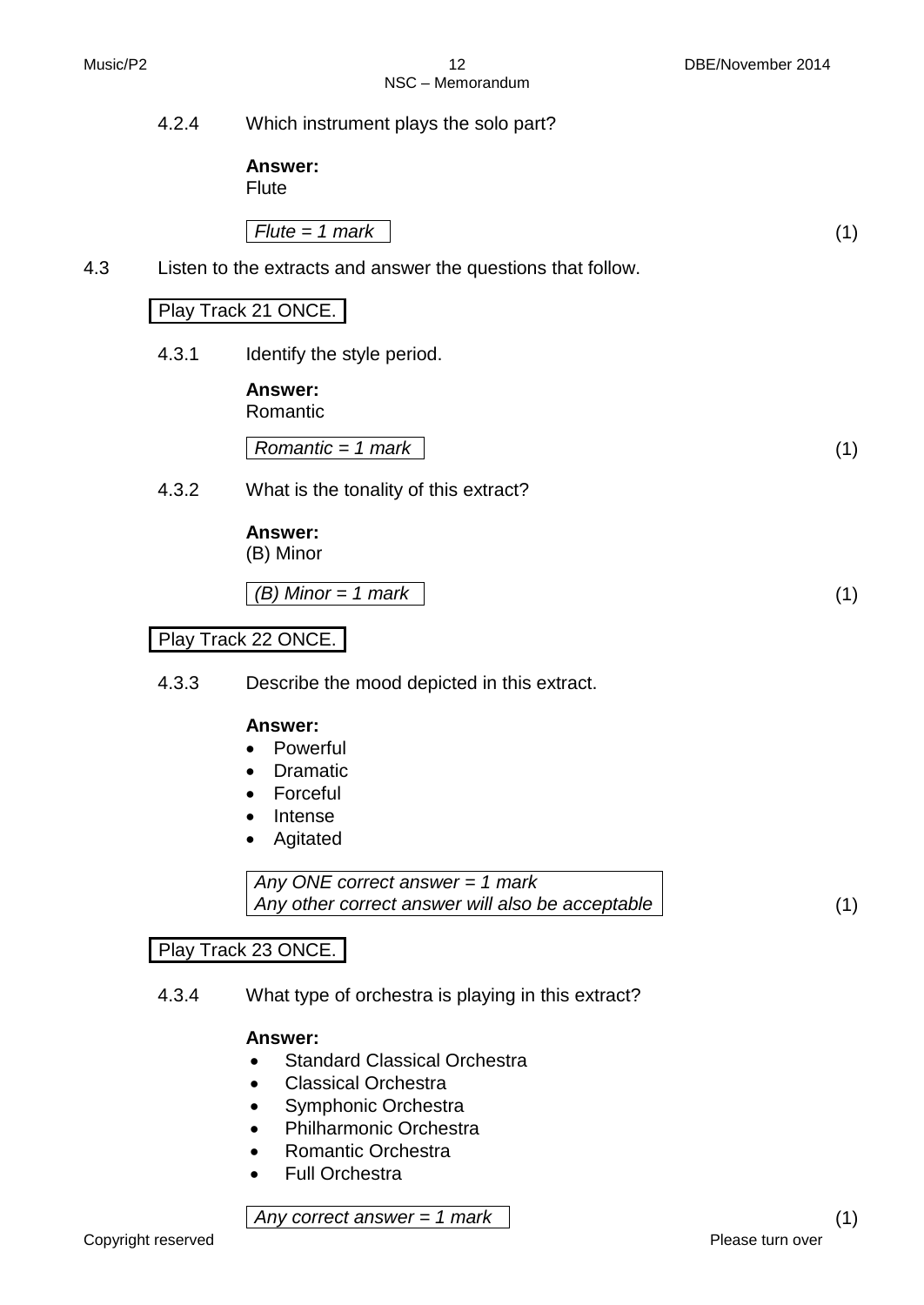## Play Track 24 THREE times.

4.3.5 The string-section chords are followed by a woodwind melody. What is the function of this woodwind melody?

#### **Answer:**

- Opening motif
- Main theme
- An important melody in the piece
- Creates contrast of texture

*Any correct answer = 1 mark* (1)

4.3.6 Name the woodwind instrument playing in this extract.

## **Answer:**

Clarinet

| Clarinet = $1$ mark |  |
|---------------------|--|
|---------------------|--|

 $(16 \div 2)$  [8]

**TOTAL SECTION B: 12**

**OR**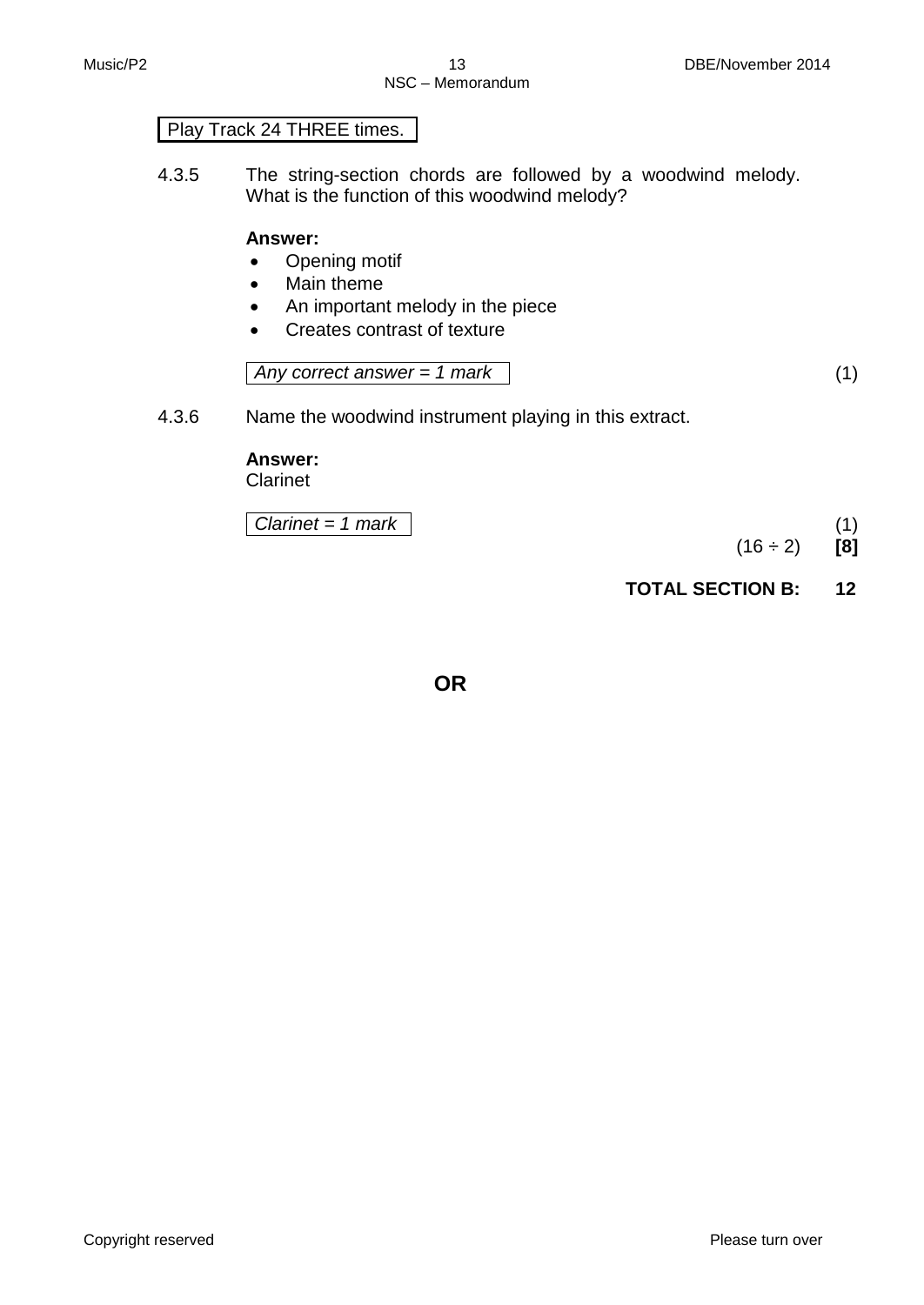## **QUESTION 5: JAZZ**

5.1 Listen to the extracts and answer the questions that follow.

Play Track 25 ONCE.

5.1.1 Identify the style of South African jazz. Make a cross (X) in the appropriate block.

**Answer:**

5.1.2 Identify the name of the work in this extract**.**

**Answer:**

*Crossroads*

$$
Crossroads = 1 mark
$$
 (1)

5.1.3 Name ONE artist who is associated with the music style in QUESTION 5.1.1.

#### **Answer:**

Winston Mankunku Ngozi or any other relevant artist

$$
Winstein Mankunku Ngozi = 1 mark
$$
\n
$$
(1)
$$

Play Track 26 ONCE.

5.1.4 Name the instrument that plays the solo.

**Answer:** 

Saxophone

*Saxophone = 1 mark* (1)

Play Track 27 ONCE.

5.1.5 Which ONE of the following is the correct combination of instruments that you hear in this extract? Make a cross (X) in the appropriate block.

#### **Answer:**

| Piano            | Piano          | Piano             |
|------------------|----------------|-------------------|
| Vibraphone       | Guitar         | Keyboard          |
| Bass guitar      | Bass guitar    | <b>Bass</b> uitar |
| <b>Tenor Sax</b> | Trumpet        | Saxophone         |
| <b>Drumkit</b>   | <b>Drumkit</b> | <b>Drumkit</b>    |

*Correct answer = 1 mark* (1)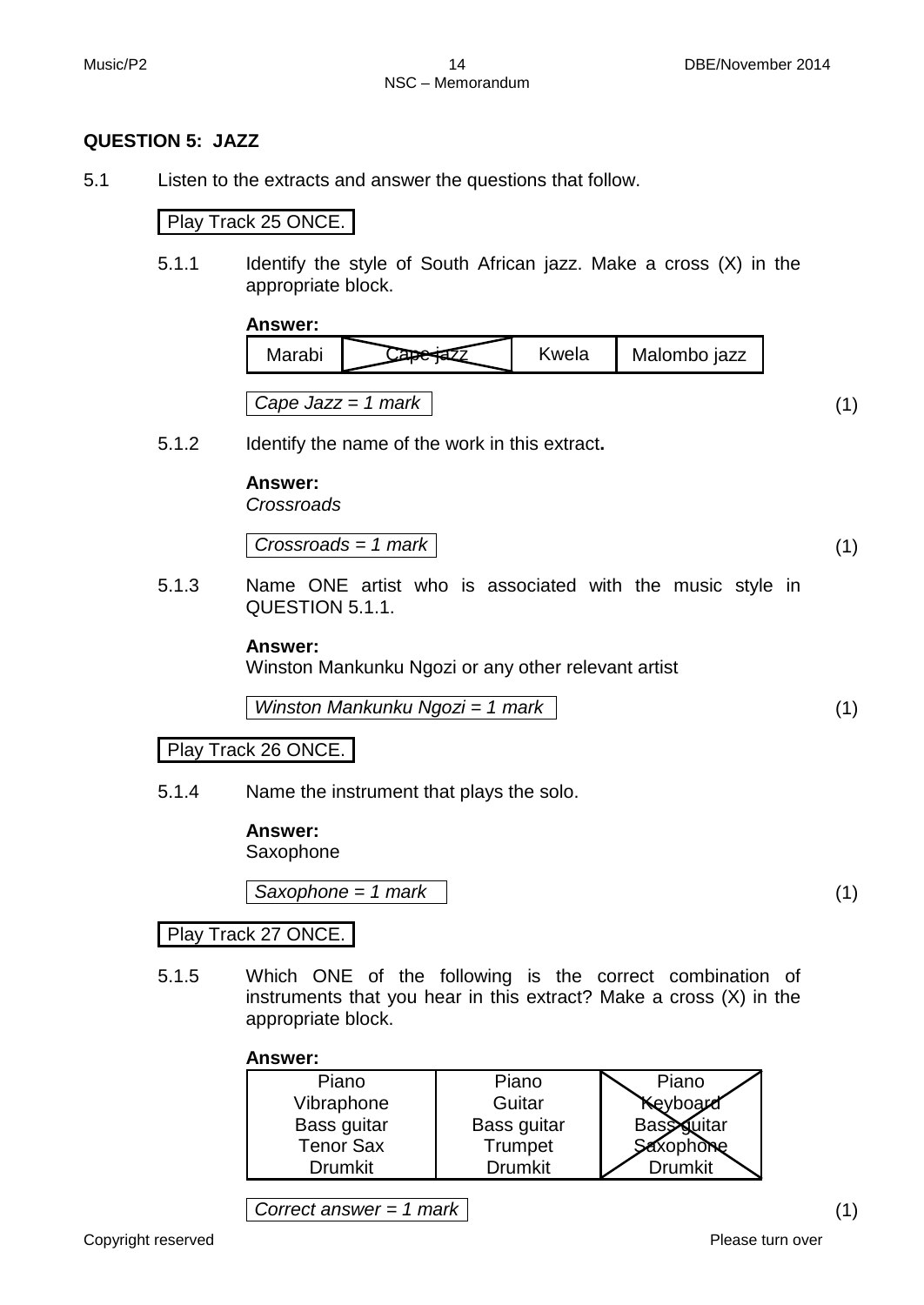5.2 Listen to the extracts and answer the questions that follow.

## Play Track 28 TWICE.

5.2.1 Identify the South African jazz style.

#### **Answer:**

Marabi

$$
Marabi = 1 mark
$$
 (1)

5.2.2 Give a reason for your answer to QUESTION 5.2.1.

#### **Answer:**

- Importance of the piano
- Clear jazz feel
- Big Band style arrangement
- Cyclic harmonic pattern
- Vocal solo and backing vocals
- Infusion of American jazz
- Artist: The Manhattan Brothers

$$
Any ONE correct answer = 1 mark
$$
\n
$$
(1)
$$

5.2.3 Name an international jazz style that has influenced this song.

#### **Answer:**

- Swing
- Blues
- Ragtime/Stride piano

$$
Any ONE correct answer = 1 mark
$$
\n
$$
(1)
$$

5.2.4 Identify the voice type of the soloist.

#### **Answer:**

Tenor or Baritone

$$
Tenor or Baritone = 1 mark
$$
\n
$$
(1)
$$

Play Track 29 ONCE.

5.2.5 Name the solo instrument in this extract.

#### **Answer:**

Trumpet/Cornet

*Trumpet/Cornet = 1 mark* (1)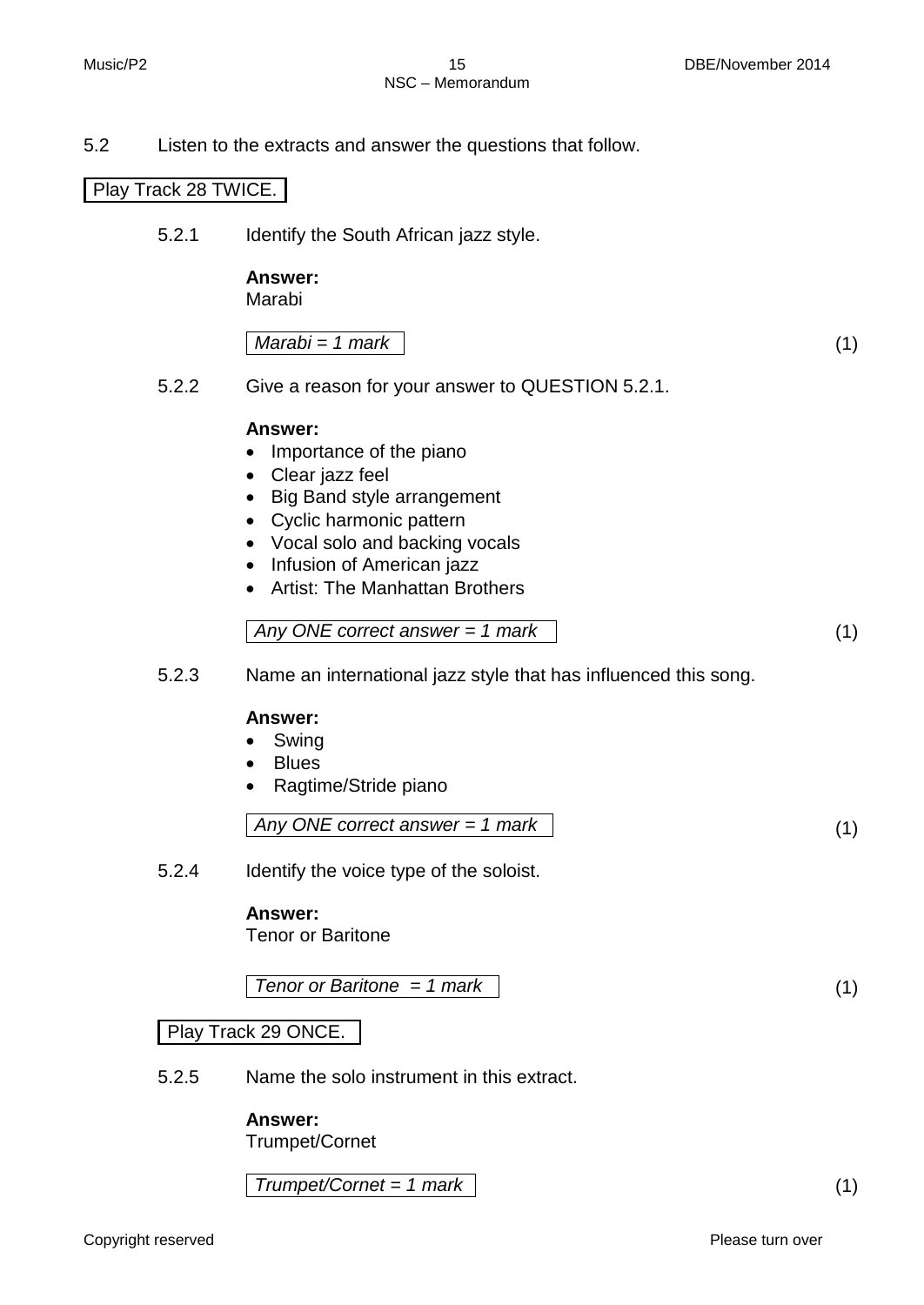NSC – Memorandum

5.3 Listen to the extract and answer the questions that follow.

## Play Track 30 TWICE.

5.3.1 Identify the South African music style.

## **Answer:**

Mbaqanga

Marabi (also accepted due to historical development of group)

*Mbaqanga/Marabi = 1 mark* (1)

5.3.2 Give TWO reasons to motivate your answer to QUESTION 5.3.1.

## **Answer**:

- The continuous repetition of musical material over an ostinato rhythm
- Use of repetitive guitar melodic riffs
- Interweaving of the 2 guitar lines
- Call and response between lead singer and backing singers
- Artist: Mahlathini and the Mahotella Queens

| 1 mark for each correct answer up to 2 marks |
|----------------------------------------------|
|----------------------------------------------|

5.3.3 Name ONE instrument that gives the steady beat in the song.

#### **Answer:**

- Bass guitar
- Drums

*Any ONE correct answer = 1 mark* (1)

5.3.4 What is the role of the female voices in this song?

## **Answer:**

- Harmonisation
- Backing vocals
- Response to the "call" of leader (male)

Any ONE correct answer = 
$$
1
$$
 mark 
$$
\tag{1}
$$

5.3.5 Name an all-female group that you associate with this style of music.

## **Answer:**

 $\mathbf{I}$ 

- (Mahlathini and the) Mahotella Queens
- The Dark City Sisters
- The Flying Jazz Queens

Any ONE correct answer = 
$$
1
$$
 mark 
$$
\tag{1}
$$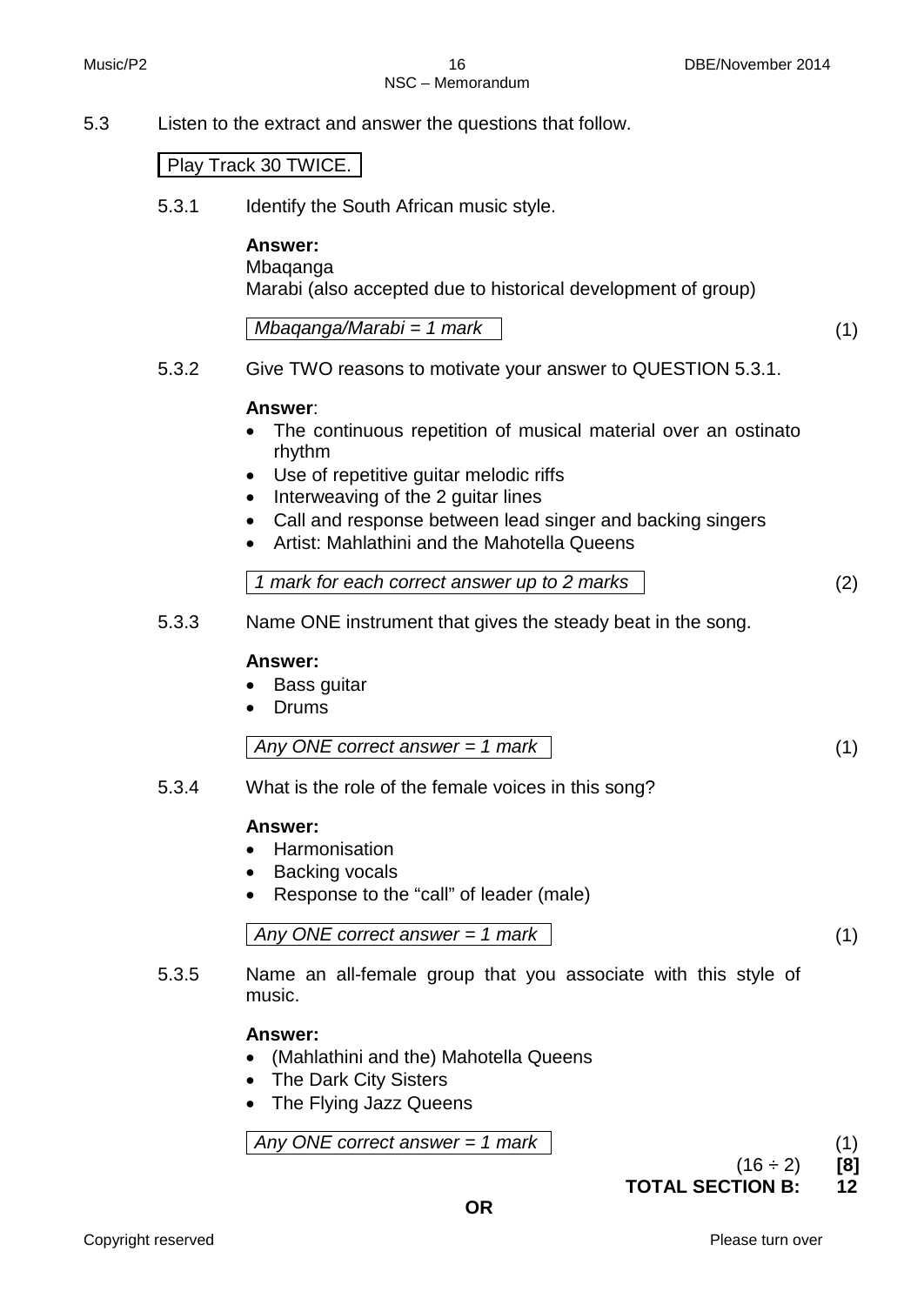## **QUESTION 6: IAM**

6.1 Listen to the extracts and answer the questions that follow.

Play Track 31 ONCE.

6.1.1 Identify the style of music that you hear in this extract.

**Answer:**

Maskandi

*Maskandi = 1 mark* (1)

6.1.2 Give TWO reasons for your answer to QUESTION 6.1.1.

#### **Answer:**

- Guitar introduction (izihlabo)
- Guitar picking (Ukupika )
- Use of concertina
- Language use (isiZulu)
- Call and response
- Artist: Phezekhemisi

*1 mark for each correct answer up to 2 marks* (2)

## Play Track 32 ONCE.

6.1.3 Name the term that describes the spoken text in this extract.

#### **Answer:**

- Izibongo
- Praise giving
- Clan name-saying

#### *Any correct answer = 1 mark* (1)

## Play Track 33 TWICE.

6.1.4 Give the name of the vocal compositional technique that you hear in this extract**.**

#### **Answer:**

Call and response

*Call and response = 1 mark* (1)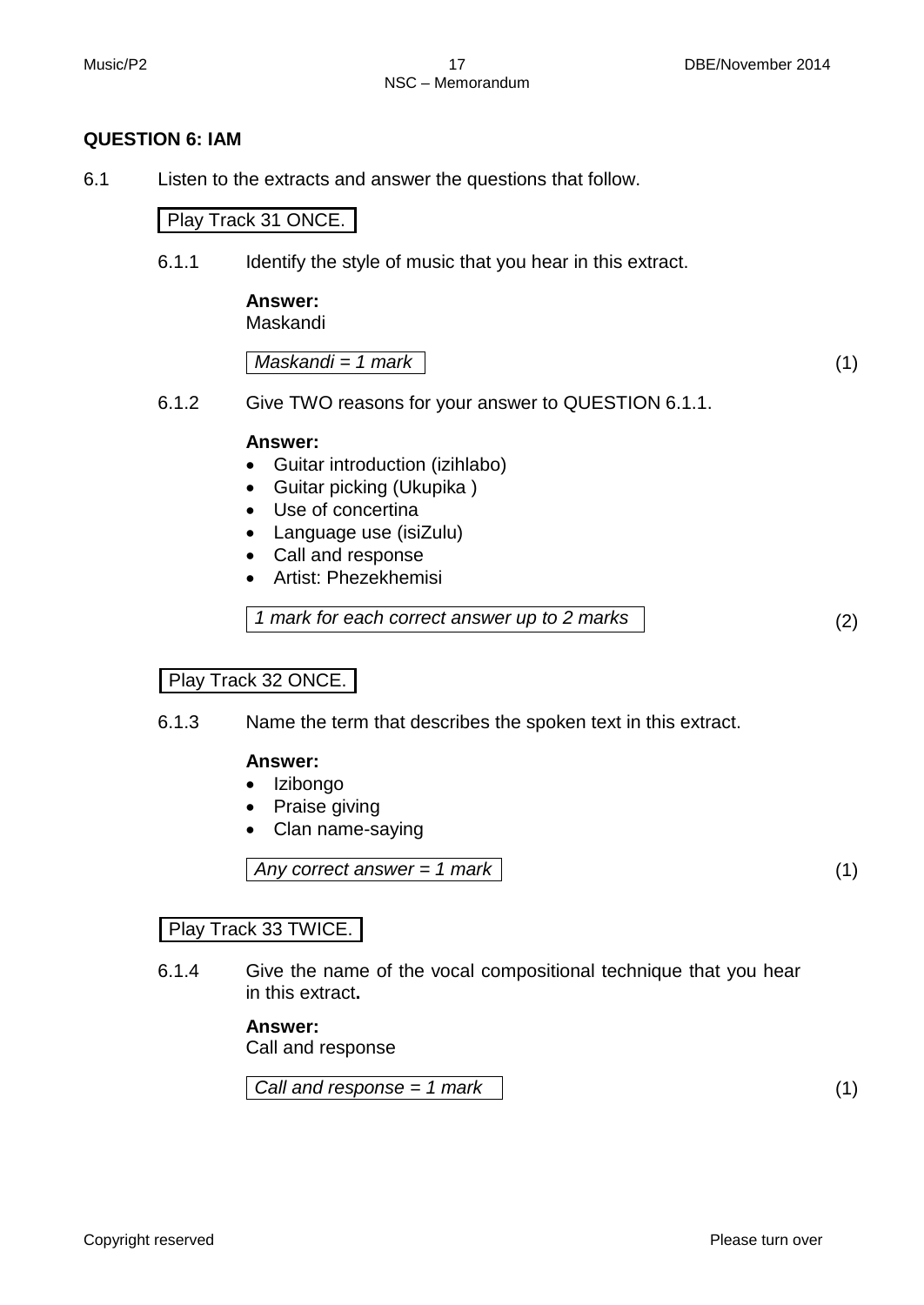6.2 Listen to the extracts and answer the questions that follow.

## Play Track 34 ONCE.

6.2.1 Identify the style of music in this extract.

#### **Answer:**

- Free Kiba
- Malombo

*Free Kiba = 1 mark* (1)

6.2.2 Name an artist associated with this style of music.

## **Answer:**

- Sello Galane
- Phillip Tabane

$$
Sello Galane = 1 mark
$$
\n
$$
(1)
$$

## Play Track 35 ONCE.

6.2.3 With which other style of music could you also associate the guitar sound? Make a cross (X) in the appropriate block.

#### **Answer:**

| <br>n n di<br>∷ اا∪ا ایت. | . .<br>avı | M<br>אוכ |  |
|---------------------------|------------|----------|--|
|                           |            |          |  |

*Malombo = 1 mark* (1)

## Play Track 36 ONCE.

6.2.4 Identify ONE idiophone and ONE membranophone that you hear.

## **Answer:**

- Idiophone: shaker/rattle/woodblock/rainmaker
- Membranophone: Drums/snaredrum (rimshot)/floor tom

```
1 mark for each correct answer up to a maximum of 2 marks (2)
```
6.3 Listen to the extract and answer the questions that follow.

## Play Track 37 TWICE.

6.3.1 Identify the style of South African music.

#### **Answer:**

Mbaqanga

*Mbaqanga = 1 mark* (1)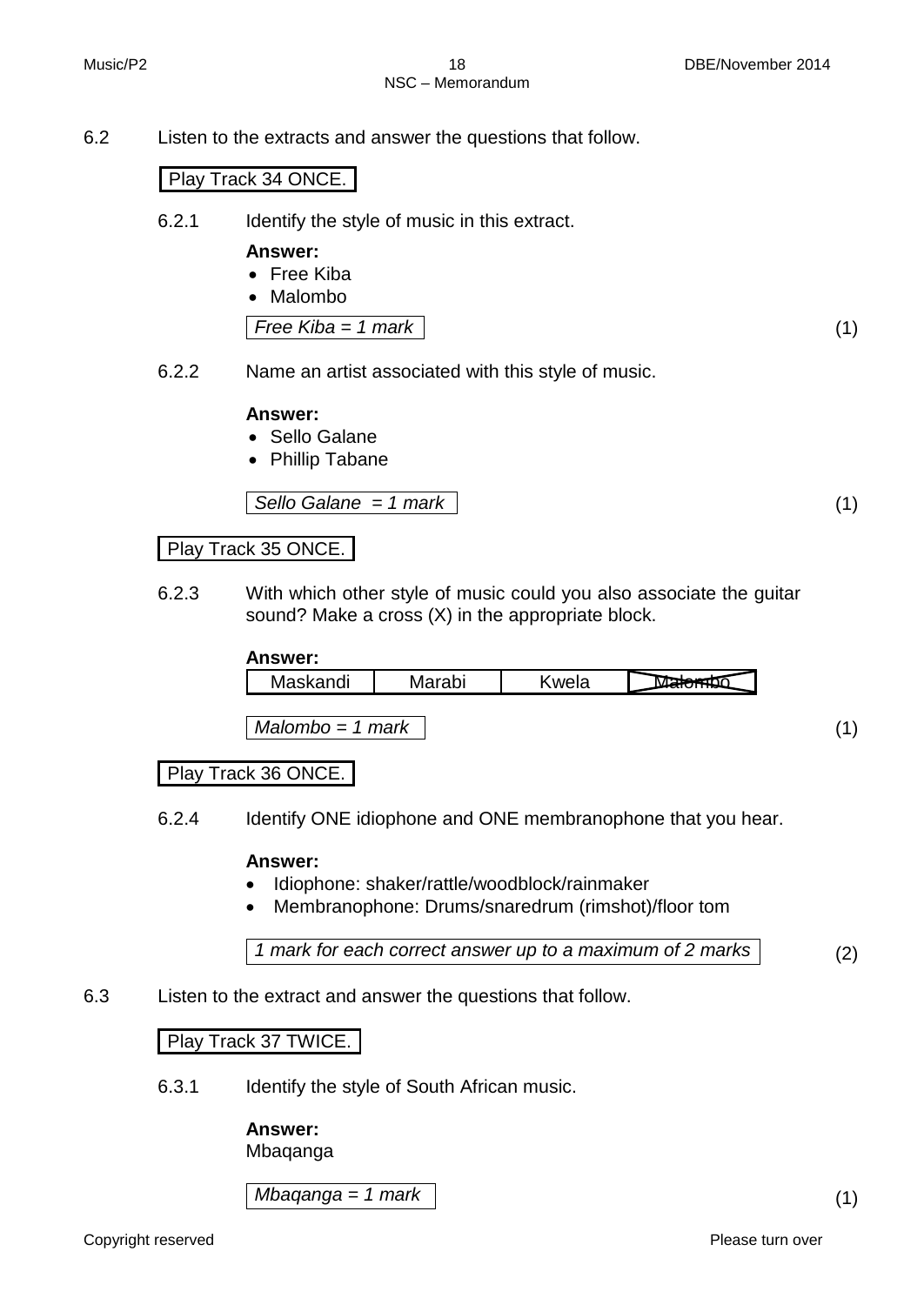6.3.2 Give TWO reasons to motivate your answer to QUESTION 6.3.1.

## **Answer**:

- The continuous repetition of musical material over an ostinato rhythm
- Use of repetitive guitar melodic riffs
- Interweaving of the two guitar lines
- Call and response between lead singer and backing singers
- Artist: Mahlathini and the Mahotella Queens

*1 mark for each correct answer up to 2 marks = 2 marks* (2)

6.3.3 Name ONE instrument that provides the steady beat in the song.

## **Answer:**

- Bass (guitar)
- Drums

6.3.4 What is the role of the female voices in this song?

#### **Answer:**

- Harmonisation
- **Backing vocals**
- Response to the "call" of leader (male)

*Any ONE correct answer = 1 mark* (1)

6.3.5 Name the group that you associate with this style of music.

## **Answer:**

- (Mahlathini and the) Mahotella Queens
- The Dark City Sisters
- The Flying Jazz Queens

Any ONE correct answer = 
$$
1
$$
 mark (1)

 $(16 \div 2)$  [8]

**TOTAL SECTION B: 12**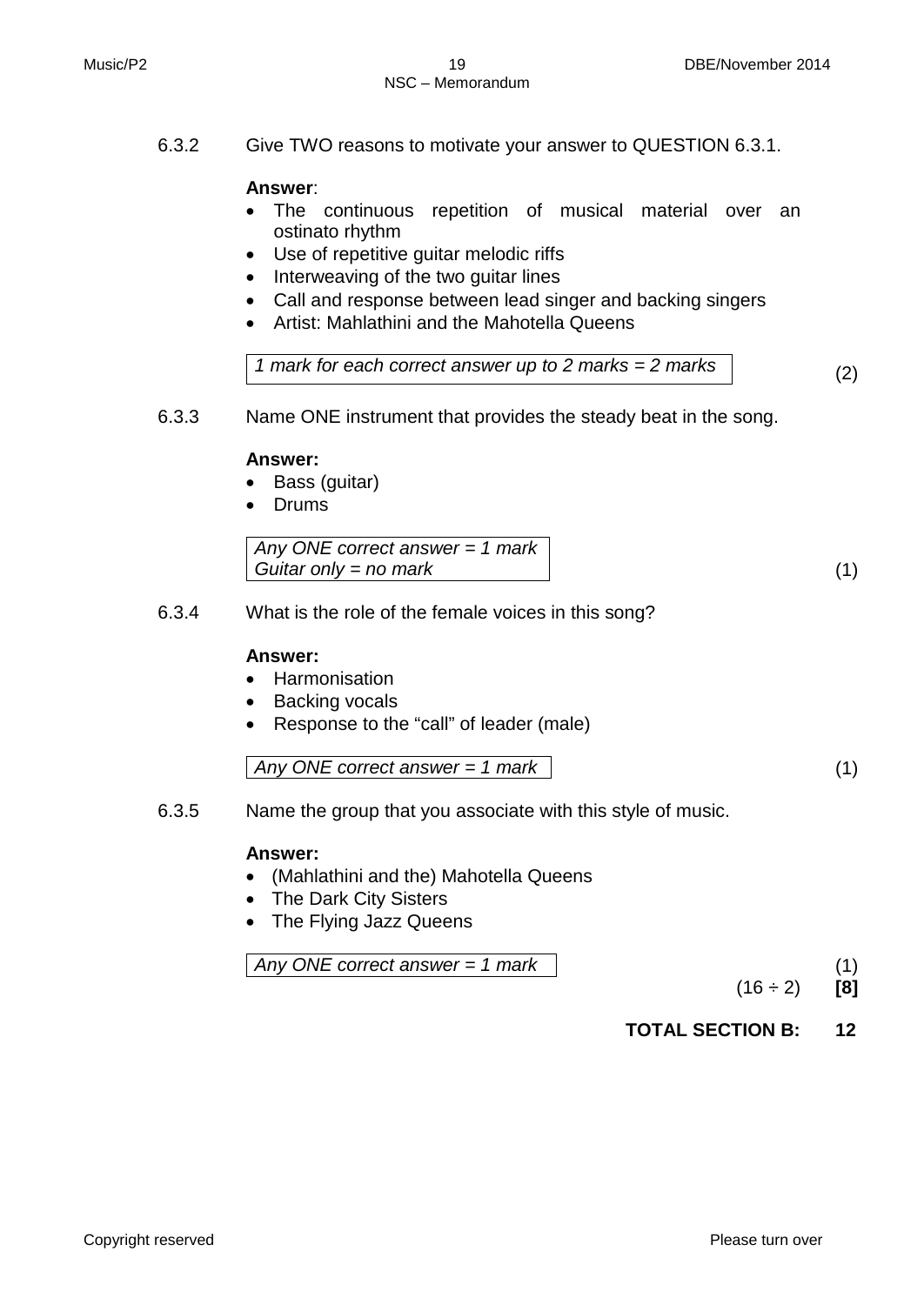## **SECTION C: FORM**

## **QUESTION 7**

Read and study the questions for ONE minute.

## Play Track 38 ONCE to provide an overview.

Listen to the extract from *Blue Moon* while you study the vocal part.



## **Blue Moon**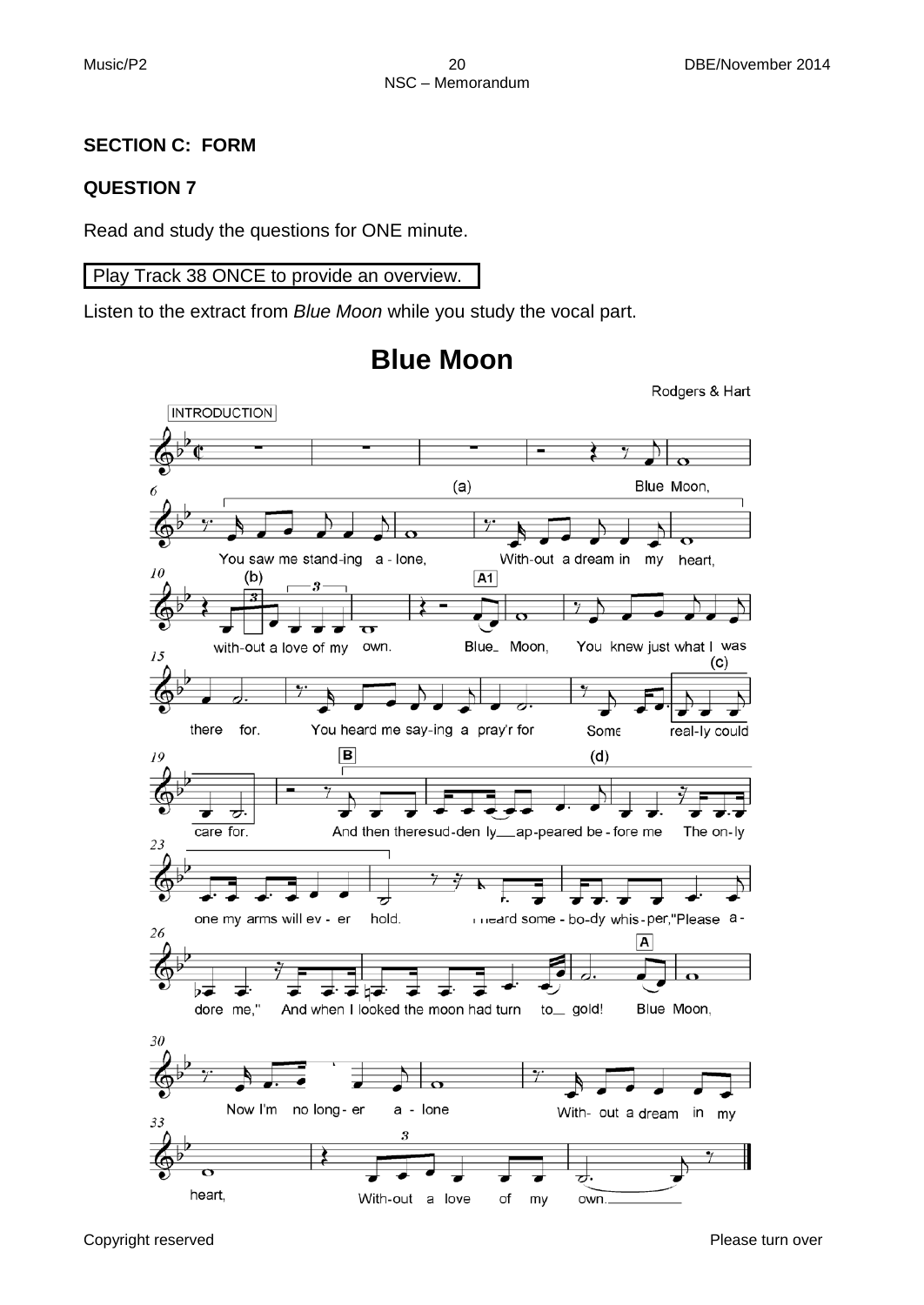#### Play Track 38 again.

7.1 Analyse the form of this piece. Indicate the main sections on the score by writing capital letters (for example C, D, et cetera) above the score. Start your analysis after the introduction that is indicated on the score.

## **Answer:**

| <b>Section</b> | <b>Bar numbers</b> |
|----------------|--------------------|
|                | $4^4 - 12^3$       |
|                | $12^4 - 20^2$      |
| В              | $20^3 - 28^3$      |
|                | $28^4 - 35^3$      |

*1 mark for each correct section = 4 marks*

## **Alternative answer:**

| <b>Section</b> | <b>Bar numbers</b> |             |
|----------------|--------------------|-------------|
|                | $4^4 - 20^2$       | $= 2$ marks |
|                | $20^3 - 28^3$      | $= 1$ mark  |
|                | $28^4 - 35^3$      | $= 1$ mark  |

7.2 Name the overall form of this song.

## **Answer:**

- Song form
- $\bullet$  AA<sup>(1)</sup>BA
- Ternary
- Rounded binary

*Any ONE correct answer = 1 mark* (1)

## Play Track 39 TWICE.

7.3 Which ONE of the following compositional techniques is used in bars 6–9 at (a)? Make a cross (X) in the appropriate block.

| repetition<br><b>NIGIOCIC</b> | .<br>IOL<br>. I V F | .<br>ientation |
|-------------------------------|---------------------|----------------|
|                               |                     |                |

*Sequence = 1 mark* (1)

## Play Track 40 TWICE.

7.4 Name the type of non-chordal note that you hear in bar 10 at (b). (Do NOT write the letter name or note value.)

## **Answer:**

(Unaccented) passing note

*(Unaccented) passing note = 1 mark* (1)